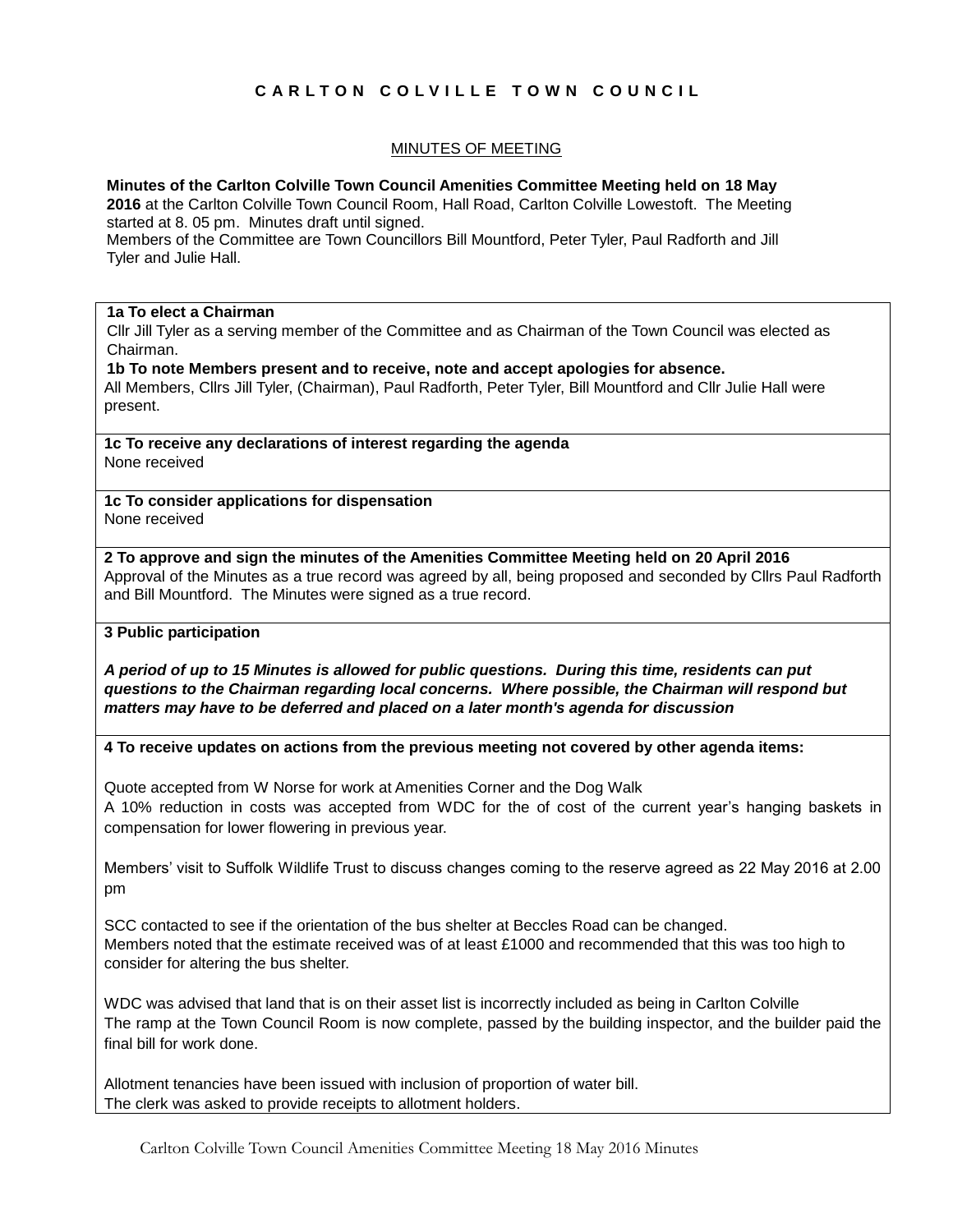**5 To receive details of correspondence received since 20 April 2016 about amenities matters not dealt with under other items and to note any action taken already**.

Complaints about the dog bin at Hollow Grove Way Waveney Norse has been requested again to relocate this to the Grove Road entrance

Agreement from Gisleham Parish Council to a Meeting about School car parking

It was agreed that the meeting should be arranged as soon as possible and that it should be held at the Gisleham village Hall - The Hut on Gisleham Road. Members suggested any evening except Wednesdays and Thursdays. Cllr Jill Tyler suggested that it might also be useful for the two councils to discuss the land options that were relevant to both areas for the new Waveney Local Plan.

**6 To sign under delegated authority the following payments that have already been agreed by Council**: The clerk's remuneration, and bill for BT

These were agreed by all.

.

**7 To review the deteriorated state of the skateboard park to date and the requests made to WDC to mend the equipment there.**

Waveney Norse had reported that it was struggling to source replacement boards for the ramps. This was discussed at item 8.

## **8 To receive Members input on Space Evaluation Report**

Members noted that the play areas in Carlton Colville were run down and that other neighbourhoods had new play equipment. The Clerk was requested to ask County Cllr Sonia Barker if she knew where funds had come from for equipment at Pakefield on London Road.

It was agreed to ask Chris Ames of Sentinel to attend an Amenities Committee Meeting to discuss the following: the play areas in Carlton Colville; the running costs for Carlton Park; advice about how the Council can move improvement of the play parks forward; to consider whether it is worth continuing with the skateboard park as it is difficult for WDC to obtain the necessary replacements to keep it in a state of safe repair; the Youth Survey requesting an improved skateboard park.

It was noted that WDC Open Space Survey describes Carton Park as a Local Park

#### **9 To receive information from the local police about Community Speed Watch**

It was agreed to ask PCSO Steve Wicks if speed checks had been done and what results were.

#### **10 To receive update on Council Room**

The ramp had been installed and the bill had been paid.

BT line had been installed and it was noted that the telephone no was 01502 521959

Prior to consulting a solicitor, advice was being sought from Community Action Suffolk about any changes in the lease required by installation of the room.

It was noted that a policy needed to be in place covering agreement with the Community Centre for insurance, council tax, water, electricity. The contents would be insured under the Council's assets and would be added to the assets list.

It was agreed that the room would be open for enquiries during the following hours

Wednesdays 2 pm to 4 pm

Thursdays 10am to 12 midday

It was agreed to hold a surgery at the room on Saturday 11 June at 10 am and to have this as the official opening of the Council Room. It was agreed to ask for an article about it to be placed in the Journal.